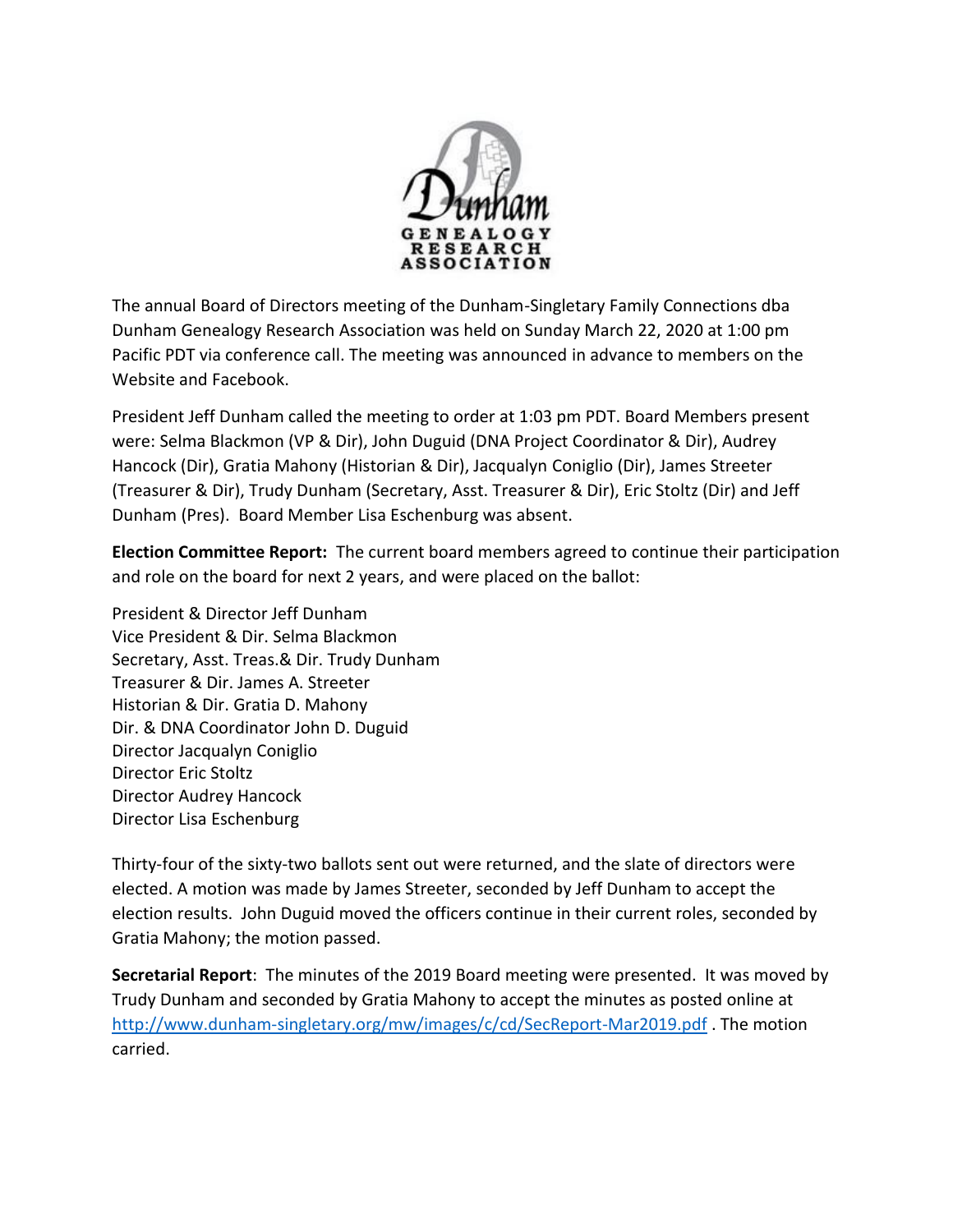**Treasurer Report and 2020 Budget**: James Streeter presented the Treasurer Report, posted online at [http://www.dunham-singletary.org/mw/images/4/42/FinReport-2019.pdf.](http://www.dunham-singletary.org/mw/images/4/42/FinReport-2019.pdf) It was moved by Jeff Dunham and seconded by John Duguid to accept the report.

The 2020 organizational budget was presented:

| 2020 Budget                                 | <b>Amount</b> |
|---------------------------------------------|---------------|
| <b>Annual Corporation Reporting Fee</b>     | 20.00         |
| <b>Federation of Genealogical Societies</b> | 45.00         |
| Research Fees and Supplies - Gratia Mahony  | 1,800.00      |
| Domain Registration - paid to 1 May 2020    | 0.00          |
| Board Meeting Teleconference expense        | 25.00         |
| <b>Total</b>                                | 1,890.00      |

Jeff Dunham moved and Audrey Hancock seconded acceptance of the budget as presented. The Board discussed the possible need during 2020 to move funds for marketing, domain hosting and renewal of the domain name. The budget was adopted as presented.

**Dunham DNA Report:** John Duguid presented on the DNA Project. There are 172 people in the Family Tree Dunham-Singletary Y-DNA group of which 124 have had their Y-DNA tested, and 48 others (women and untested men) in the group. (Names similar to Dunham (e.g. Denham) are counted as Dunhams.) The Dunham lines are as follows:

| Haplogroup I-M253 - Deacon John = 44 members           |
|--------------------------------------------------------|
| Haplogroup I-M253 - not named Dunham = 8               |
| Haplogroup I-M223 - Dunham/Singletary = 30             |
| Haplogroup I-M223 - not named Dunham/Singletary = 2    |
| Haplogroup R-M269 - Dunhams of Anglo-Saxon origin = 13 |
| Haplogroup R-M269 - non Dunhams = 15                   |
| Haplogroup R-M201 - Dunhams = 3                        |
| Haplogroups various - Dunhams = 2                      |
| Haplogroups various - non Dunham or Singletary = 7     |
| <b>TOTAL= 124</b>                                      |

During the past year we were contacted by the administrators of a Family Tree DNA researching the origins of Scandinavian Haplogroups. One of our members belongs to both our Deacon John Haplogroup, M253, and one of theirs, Z382. They were interested in what connections existed between the two Haplogroups. To further this research we offered to split the cost of upgrading our member to the Y700 level, the highest that Family Tree offers. Our member agreed, and the testing was completed. Following is the information we received from the Scandinavian group in response to the Y700 test: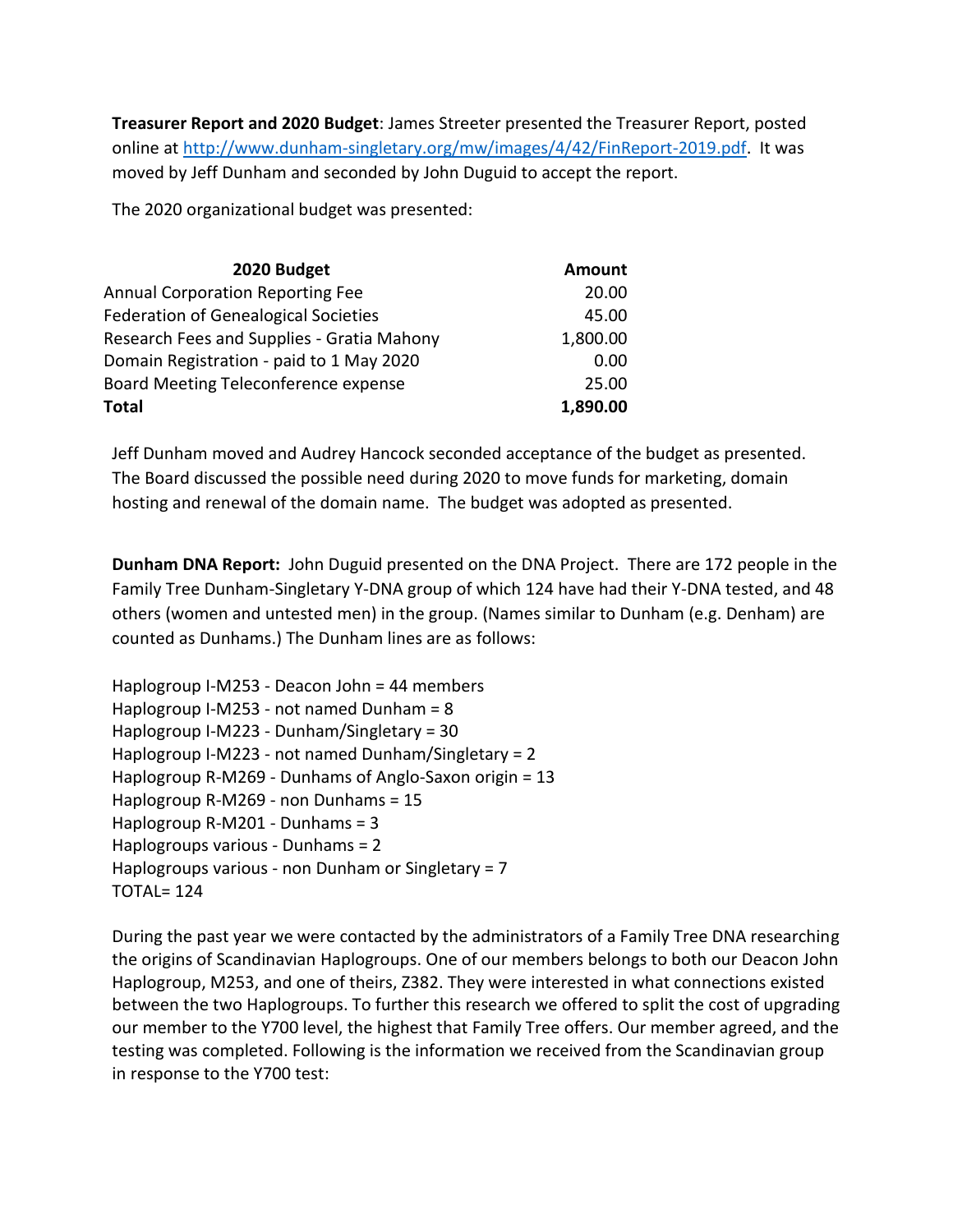"On behalf of the Z382 project, thank you to the Dunham project for their kindness and dedication to this hobby of ours. The currently known Dunham SNP path from I-M253 goes as follows:

M253+ DF29+ Z58+ Z59+ Z2041+ Z2040+ Z382+ FGC68575+ FT54722+ BY68780+ BY72514

The Z382 (mutation occurred during the Nordic Bronze age, circa 1300 BCE) has its origins in southwestern Sweden, likely in or around Skane County. Currently all FT54722+ kits have their origins in England. Probability would suggest that this line arrived in England with the Danes, though a Norman origin is also possible. Currently there is no evidence to tie Z382 to Normandy, so I would surmise a 75% probability of a Danish Viking origin and 25% probability of a Norman origin. Though, there is still much to be learned!"

Thus, it seems assured that there is Nordic DNA in the Deacon John ancestry. There is nothing unusual in this because Danish kings ruled northeast and central east England, and battled with the Anglo-Saxons for control of the entire country. After all, Hamlet was a prince of Denmark.

It was moved by Trudy Dunham and seconded by Gratia Mahony to accept the DNA Project Report as presented; the motion carried.

**Dunham's in America – Research and Newsletters** Gratia Mahony reported on the status of her research and the quarterly newsletters.

The quarterly newsletter for all issues in 2019 focused on answering long standing research questions about the Dunham/Donham family. The difficulty in getting the records and the results of DNA testing, the work on the Dunham line in Nova Scotia resulted in a "double issue" (for January and April 2019). While it answered some questions about this family who went from Massachusetts to Deer Isle, Maine and then some moved over into Nova Scotia, a lot of research on the Nova Scotia Dunhams remains.

The July 2019 issue included research on the Piscataway NJ family descending from Benajah<sup>2</sup> Dunham. We worked with John Ford on his quest to prove that his ancestor Elizabeth Dunham who married Samuel Mundy was a Mayflower Descendant (of Edward Fuller). In June 2019 John Ford received notification from the Mayflower Society that his application had been approved. This is the third time that our research assistance has been accepted to prove a Mayflower line.

The October newsletter contained an article detailing a circumstantial case and evidence that Nathaniel Donham who went to Clermont County OH was a descendant of the Dunham-Singletary line from Woodbridge, NJ. We worked with James Donald Donham whose DNA results led to review of this line and resulted in the evidence case article.